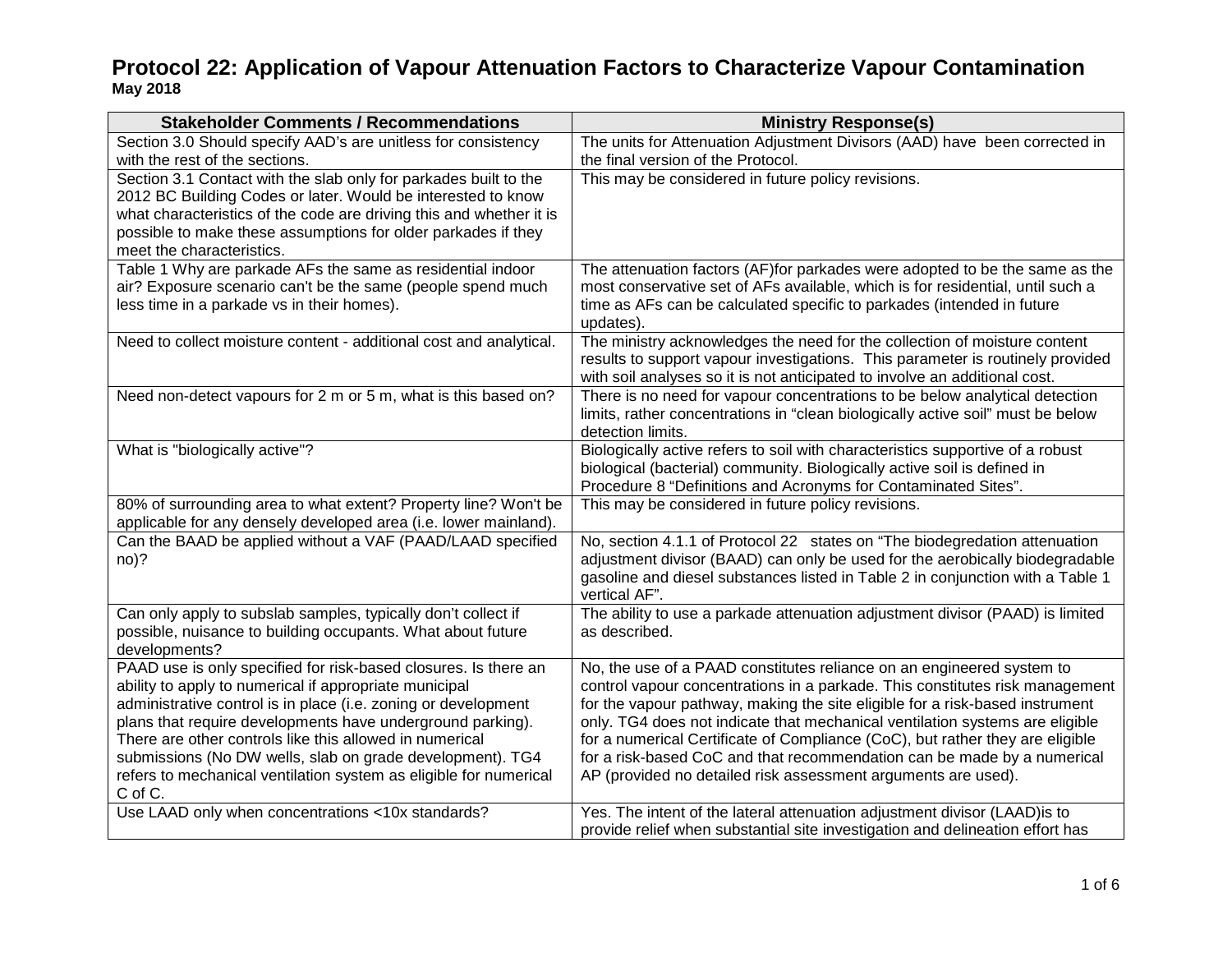| <b>Stakeholder Comments / Recommendations</b>                         | <b>Ministry Response(s)</b>                                                     |
|-----------------------------------------------------------------------|---------------------------------------------------------------------------------|
|                                                                       | been conducted, yet a minor (<10X) predicted exceedance of vapour               |
|                                                                       | standards has been found at the plume boundary. Experience indicates that       |
|                                                                       | when the breathing zone under assessment is laterally separated from the        |
|                                                                       | sample location, the additional step-out sample would most likely be below      |
|                                                                       | the standard.                                                                   |
| Is it reasonable not to laterally attenuate vapours at distances      | For shallow exceedances, lateral attenuation adjustment is available at         |
| 15-30 m away if exceedances are shallow?                              | distances of 15-30m provided the conditions for use of the LAAD are met.        |
| It specified that point of application of LAAD must be beyond the     | The intent of the LAAD is to provide relief when substantial site investigation |
| source of contamination i.e. at the boundary of detectable            | and delineation effort has been conducted, yet a minor (<10X) predicted         |
| concentrations in soil and groundwater. Why detectable? Is the        | exceedance of vapour standards has been found at the plume boundary.            |
| expectation to delineate to detectable or exceeding - this is may     | Experience indicates that when the breathing zone under assessment is           |
| require additional samples and limit application.                     | laterally separated from the sample location, the additional step-out sample    |
|                                                                       | would most likely be below the standard.                                        |
| Can vapour contamination exist if substances are present in           | Vapour contamination could be detectable on a site due to ambient air or        |
| vapour that are not associated with a soil, sediment or water         | anthropogenic influences. However, for select prescribed substances, if the     |
| source?                                                               | vapour contamination is determined to not have arisen from soil, sediment or    |
|                                                                       | water from a contaminated site, then it is possible it maynot be considered as  |
|                                                                       | vapour contamination.                                                           |
| Section 4.0 Why has 2012 been chosen as the Building Code to          | This may be considered in future policy revisions. The authors of the PAAD      |
| which parkades must conform in order to be exempted from the          | expressed concern with its application to older buildings that may not have     |
| shallow groundwater/active pumping precluding conditions?             | been built in accordance with the assumptions of the PAAD, therefore it's       |
| Could older parkades be exempted if confirmed by a qualified          | application was limited to recent construction.                                 |
| professional to meet current codes?                                   | Language has been amended to indicate equivalent or better than the 2012        |
|                                                                       | <b>BC Building Code.</b>                                                        |
| Section 4.0 Why is a maximum 1 m distance from source                 | The 1m distanceallows for aerobic degradation. Sampling close to the source     |
| specified for vapour data to which the BAAD can be applied?           | is to ensure samples subjected to the BAAD are not collected above the zone     |
|                                                                       | in which biodegradation is anticipated to occur.                                |
| Section 4.0 In the definition of "biologically active soil", must all | All Schedule 3.3 substances must be non-detect as some substances can be        |
| Schedule 3.3 concentrations be non-detectable, or only those          | transformed into other substances by the degradation process.                   |
| identified as PCOCs?                                                  |                                                                                 |
| Section 4.0 Why is Table 2 in draft Protocol 22 not consistent        | Table 1 of TG4 and Table 2 of P22 have been adjusted to align with the          |
| with Table 1 of TG4, since all substances in the latter are           | ministry's intent to provide relief on substances which are known to            |
| considered aerobically biodegradable except 1,2-                      | aerobically biodegrade. The reference for this topic is ITRC Petroleum Vapor    |
| dibromomethane and 1,2-dichloroethane?                                | Intrusion (PVI) Guidance (Appendix I) found in the references of Protocol 22.   |
| Section 4.0 If application of LAAD is limited to 10 times the         | The ministry considered truncating the values in Table 3A to 10; however, the   |
| vapour standard, then what is purpose of presenting values > 10       | values as calculated give practitioners all of the known information on this    |
| in Table 3A for lateral offset distances of 15 to 30 m?               | topic at this point in time.                                                    |
| Section 4.0 Does the requirement of a stable or decreasing            | The statements in TG4 and P22 relating to a stable and decreasing plume         |
| contaminant plume, for the application of LAADs, also include         | applies to all media including vapours.                                         |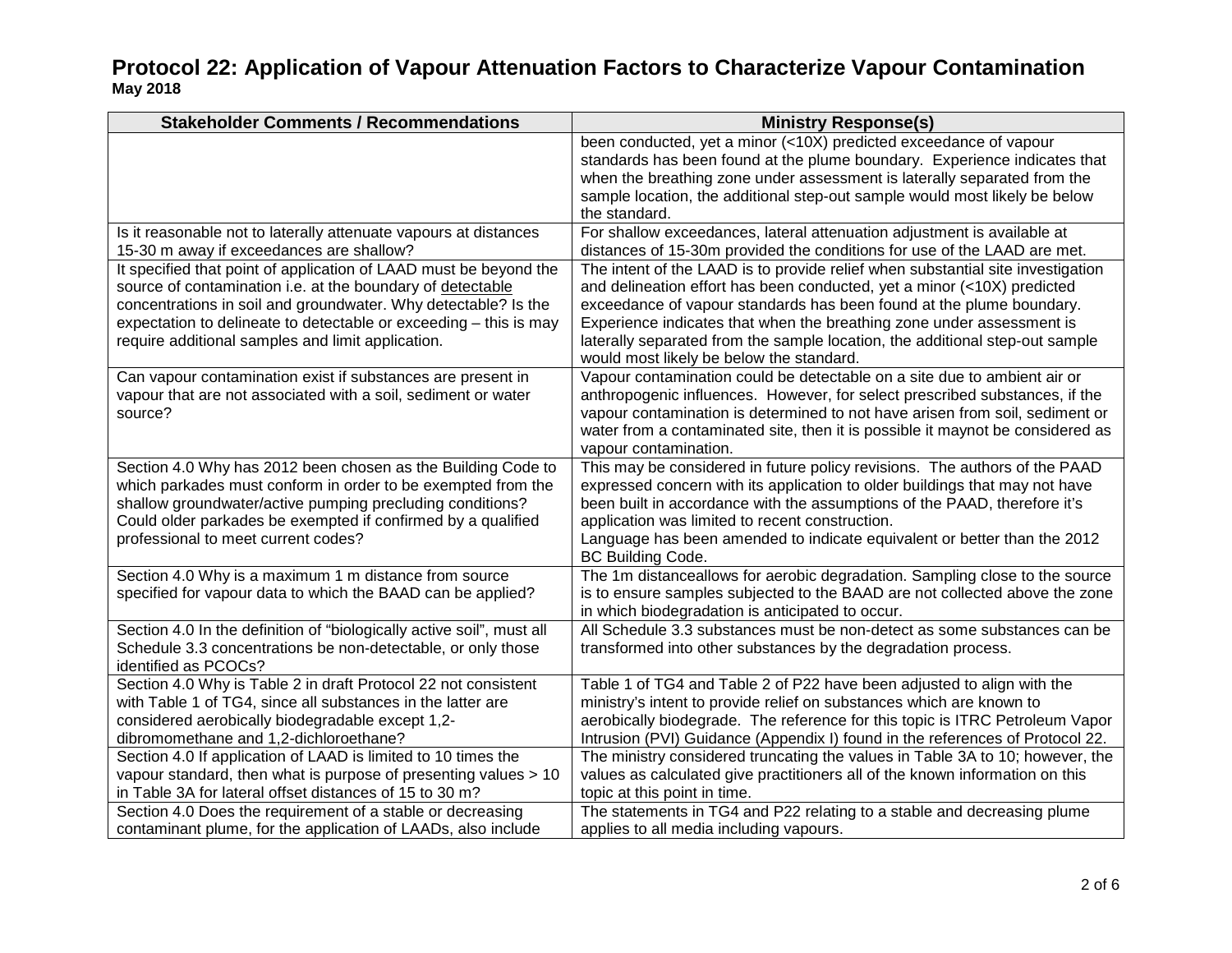| <b>Stakeholder Comments / Recommendations</b>                        | <b>Ministry Response(s)</b>                                                  |
|----------------------------------------------------------------------|------------------------------------------------------------------------------|
| the vapour plume?                                                    |                                                                              |
| Section 4.0 Why are no LAADs specified for samples collected <       | P22 has been revised to include $\leq$ 1.0 m vertical depth.                 |
| 1 m depth, when depths <1 m are included for vertical VAFs in        |                                                                              |
| Table 1 of P22?                                                      | The calculation performed to derive the LAAD was based on a comparison of    |
|                                                                      | vertical attenuation factors from Table 2 of TG-4 (V.1.0). The LAAD          |
|                                                                      | calculation was limited to VAFs that were generated using the Johnson &      |
|                                                                      | Ettinger model. Incorporation of the sub-slab VAF was determined to be       |
|                                                                      | inappropriate due to the fact that it was derived via an alternative method. |
| Should the list of references also include all the references        | No, the list of references for TG24 and P22 follow the ministry's standard   |
| included in TG4, for consistency between documents?                  | reference format.                                                            |
| Section 4.0 For two years, UDI has recommended that the              | The ministry appreciates the comment.                                        |
| Ministry allow for horizontal attenuation factors in the vapour      |                                                                              |
| standards, so we are pleased that they have been incorporated        |                                                                              |
| into Protocol 22 (Application of Vapour Attenuation Factors to       |                                                                              |
| Characterize Vapour Contamination). Other attenuation factors        |                                                                              |
| allowed for are also generally supported.                            |                                                                              |
| Section 4.0 Derivation of the 50x lower attenuation factor - this    | The contents of this comment are under consideration for future updates to   |
| factor was based on a 1 m distance from building to soil vapour      | vapour policy.                                                               |
| measurement point and use of the J&E model for a parking             |                                                                              |
| garage scenario. In the high density residential report (reference   |                                                                              |
| #11), the assumptions for inputs to the model are summarized in      |                                                                              |
| Section 9.4.1.2 (Table 8) and summary 9.4.1.2.3 notes that the       |                                                                              |
| 50x factor is the ratio of TG 4 attenuation factor (2.8e-3) for RL   |                                                                              |
| at 1m to the median modelled attenuation factor for the parking      |                                                                              |
| garage scenario also at 1 m vertical separation. Depths greater      |                                                                              |
| than 1 m were not considered. Commercial land (CL) use was           |                                                                              |
| not considered in the calculations and not certain what factor       |                                                                              |
| would apply. In addition, a subslab scenario would affect this       |                                                                              |
| ratio and therefore the 50x factor. We note that the PAAF is only    |                                                                              |
| applied to the sub-slab attenuation factor. It is less clear how to  |                                                                              |
| translate this approach to sub-slab given that it is based on        |                                                                              |
| empirical data rather than derived from J&E model. However,          |                                                                              |
| given the significant increase in attenuation factor from 1 m        |                                                                              |
| (2.8E-03) to sub-slab (2E-02) it is likely that the 50X factor would |                                                                              |
| also be protective for sub-slab data. The data gaps are              |                                                                              |
| estimation of RL factors for depths greater than 1 m, estimation     |                                                                              |
| of CL factors and checking of adjustment of sub-slab attenuation     |                                                                              |
| factor.                                                              |                                                                              |
| Section 2 The protocol indicates if concentrations exceed the        | Numerical standards, natural background concentrations, and site specific    |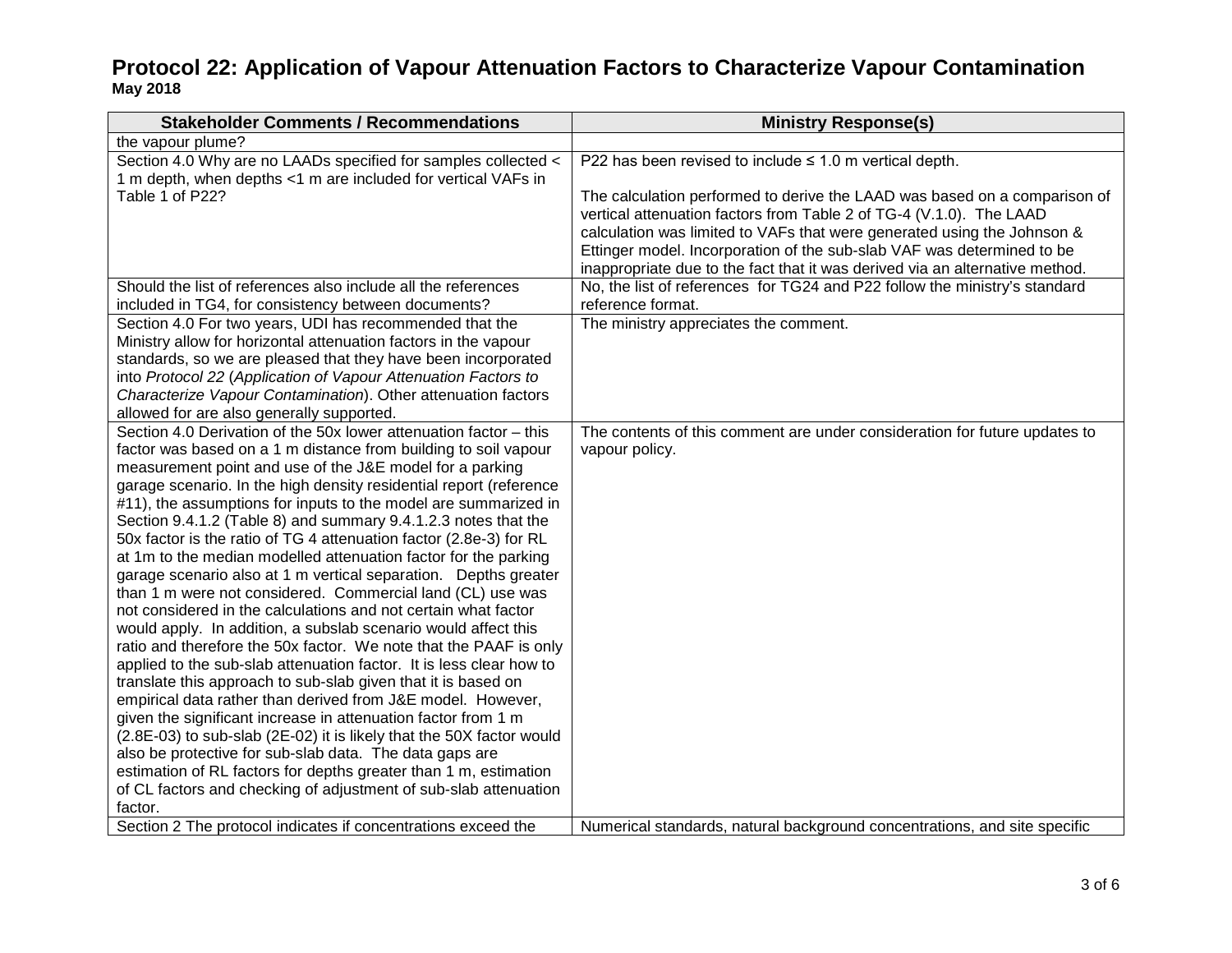| <b>Stakeholder Comments / Recommendations</b>                                                                                                                                                                                                                                                                                                                                                                                                                                                                                                                                                                                                                                                                                                                                                                                                                                                                                                                                                                                                                                                                                                                                                                                                                                                                                                                                                           | <b>Ministry Response(s)</b>                                                                                                                                                                                                                                                                                                                        |
|---------------------------------------------------------------------------------------------------------------------------------------------------------------------------------------------------------------------------------------------------------------------------------------------------------------------------------------------------------------------------------------------------------------------------------------------------------------------------------------------------------------------------------------------------------------------------------------------------------------------------------------------------------------------------------------------------------------------------------------------------------------------------------------------------------------------------------------------------------------------------------------------------------------------------------------------------------------------------------------------------------------------------------------------------------------------------------------------------------------------------------------------------------------------------------------------------------------------------------------------------------------------------------------------------------------------------------------------------------------------------------------------------------|----------------------------------------------------------------------------------------------------------------------------------------------------------------------------------------------------------------------------------------------------------------------------------------------------------------------------------------------------|
| Schedule 3.3 standard, then the site is considered to be<br>contaminated for vapours and must be remediated. Are risk-<br>based standards an option or is this addressed under<br>remediation.                                                                                                                                                                                                                                                                                                                                                                                                                                                                                                                                                                                                                                                                                                                                                                                                                                                                                                                                                                                                                                                                                                                                                                                                          | numerical standards are applicable for defining the presence and extent of<br>contamination at a site. If contamination is present, demonstrating<br>compliance with risk based standards would be one of the remedial options<br>available.                                                                                                       |
| Section 4.0 Since the application of AAF are defined separately<br>and each apply to the alphas (based on vertical VAFs in Table 1)<br>and refer back to equations in Section 4.0, it is not clear whether<br>or not they can be combined. For example, can alpha be divided<br>by PAAF and BAAF? The second paragraph in Section 4.0<br>implies that can be done; the following paragraph suggests one<br>AAF.                                                                                                                                                                                                                                                                                                                                                                                                                                                                                                                                                                                                                                                                                                                                                                                                                                                                                                                                                                                         | One or more AADs can be used in conjunction with a VAF as described in<br>Section 4.0.                                                                                                                                                                                                                                                             |
| Section 4.0 "Biologically active soil must not contain detectable<br>concentrations of substances from Schedule 3.3. The following<br>geologic materials do not qualify as biologically active: coarse                                                                                                                                                                                                                                                                                                                                                                                                                                                                                                                                                                                                                                                                                                                                                                                                                                                                                                                                                                                                                                                                                                                                                                                                  | The ministry has provided clarification in Protocol 22. The ministry's position<br>is that the requirement for non-detectable contamination is appropriate for<br>defining biologically active soil.                                                                                                                                               |
| sand and gravel with low silt, clay and organic matter content,<br>and a low moisture content that is less than two percent dry<br>weight; fractured, faulted, or jointed consolidated rock; or<br>consolidated rock with solution channels (i.e., karst) [reference<br>[10] 2015 US EPA document]. Soil samples must be collected<br>and analyzed for soil moisture, which must be greater than two<br>percent by dry weight to indicate a biologically active soil."- The<br>ITRC PVI guidance infers biologically active or "relatively clean"<br>soil as containing sufficient oxygen for biodegradation. The<br>California Low Threat Policy defines a bioattenuation zone as a<br>continuous zone that provides a separation of at least 30 feet<br>both laterally and vertically between the LNAPL in soil and the<br>foundation of existing or potential buildings, and Total TPH<br>(TPH-g and TPH-d combined) are less than 100 mg/kg<br>throughout the entire lateral and vertical extent of the<br>bioattenuation zone. Another approach is to estimate a soil<br>saturation concentration that is indicative of the presence of a<br>LNAPL source with the rationale being that when no residual<br>contamination is present there are unlikely to be oxygen<br>limitations. The report U.S. Environmental Protection Agency<br>(EPA). 2013a. Evaluation of Empirical Data to Support Soil | The intent is to ensure adequate capture of contamination.<br>It is acknowledged that the soil moisture content limit would be infrequently<br>encountered in BC; however, it is possible to encounter the limite at dry<br>locations in some seasons so the ministry feels it is best to include it as<br>adopted from the US EPA 2015 reference. |
| Vapor Intrusion Screening Criteria for Petroleum Hydrocarbon<br>Compounds. Office of Underground Storage Tanks, Washington,<br>D.C. EPA-510-R-13-001. January. Currently available online<br>at: http://www.epa.gov/oust/cat/pvi/PVI_Database_Report.pdf                                                                                                                                                                                                                                                                                                                                                                                                                                                                                                                                                                                                                                                                                                                                                                                                                                                                                                                                                                                                                                                                                                                                                |                                                                                                                                                                                                                                                                                                                                                    |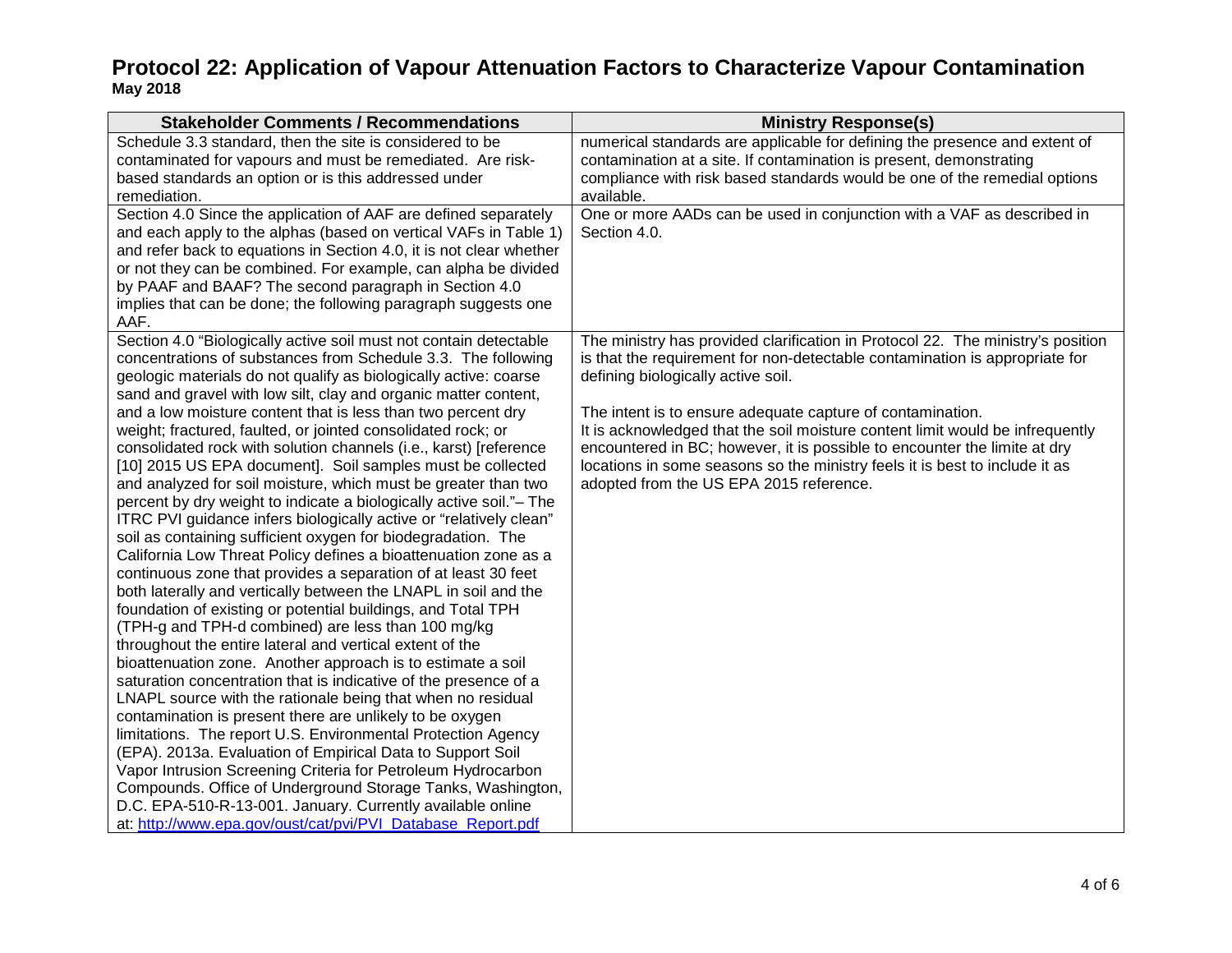| <b>Stakeholder Comments / Recommendations</b>                                                                                                                                                                                                                                                                                                                                                                                                                                                                                                                                                                                                                                                                                                                             | <b>Ministry Response(s)</b>                                                                                                                                                                                                                                                |
|---------------------------------------------------------------------------------------------------------------------------------------------------------------------------------------------------------------------------------------------------------------------------------------------------------------------------------------------------------------------------------------------------------------------------------------------------------------------------------------------------------------------------------------------------------------------------------------------------------------------------------------------------------------------------------------------------------------------------------------------------------------------------|----------------------------------------------------------------------------------------------------------------------------------------------------------------------------------------------------------------------------------------------------------------------------|
| prepared by Golder Associates and RTI International derived an<br>estimated TPH concentration of 250 mg/kg as indicative of<br>potential residual LNAPL. A criteria based on non-detect<br>concentrations is too conservative. The precluding factors<br>based on soil lithology are not considered relevant given that<br>there are many examples of biologically active soils for these soil<br>lithologies. The precluding factor based on soil moisture content<br>is considered applicable but would be infrequently encountered<br>in BC.                                                                                                                                                                                                                           |                                                                                                                                                                                                                                                                            |
| Section 4.1.1 It is noted that  underlies the entire extent of the<br>breathing zone under evaluation." Will there be some guidance<br>on how to establish this? How many soil samples per area will<br>be required to demonstrate the extent of biologically active<br>soil? How will samples be obtained near or below existing<br>buildings?                                                                                                                                                                                                                                                                                                                                                                                                                           | The ministry would expect a Conceptual Site Model and site investigation<br>information to be used by a qualified professional to ascertain that biologically<br>active soil is present to provide the biodegradation process necessary to<br>attenuate the contamination. |
| Section 4.1.1 "There must be no substantive surface cap at the<br>site. Specifically, paved or other low permeability surfaces<br>cannot represent more than 80% of the area surrounding the<br>building." This requirement was part of Health Canada guidance<br>but we no longer believe that this is necessary given that there<br>will be gas transport through concrete and asphalt both the bulk<br>material and cracks. Particularly given that only 10X reduction<br>factor is allowed for (i.e., as opposed to pathway exclusion), a<br>precluding factor for surface cover is not considered<br>warranted. If a vertical exclusion factor approach were to be<br>fully adopted in BC, a possible precluding factor for large<br>buildings should be considered. | The contents of this comment are under consideration for future updates to<br>vapour policy.                                                                                                                                                                               |
| Section 4.1.1 Conditions for BAAF: Bullet item 4 implies oxygen<br>availability is considered as a contributing factor. Are there other<br>oxygen limiting conditions such as peat or permafrost?                                                                                                                                                                                                                                                                                                                                                                                                                                                                                                                                                                         | The contents of this comment are under consideration for future updates to<br>vapour policy.                                                                                                                                                                               |
| In our opinion, Table 2 substances should be expanded to<br>included naphthalene, 1,3,5-trimethylbenzene, 1,2,4-<br>trimethylbenzene, n-decane, naphthalene, methylcyclohexane<br>and isopropylbenzene (cumene) based on biodegradation rate<br>constants published in ITRC Petroleum Vapor Intrusion (PVI)<br>Guidance (Appendix I). The inclusion of substances such as<br>hexane and naphthalene for application of BAAF is supported by<br>the empirical data in US EPA (2013).                                                                                                                                                                                                                                                                                       | Agreed. Table 1 of Technical Guidance 4 and Table 2 of Protocol 22 have<br>been adjusted for substances which are known to aerobically biodegrade.<br>The reference for this topic is ITRC Petroleum Vapor Intrusion (PVI)<br>Guidance (Appendix I).                       |